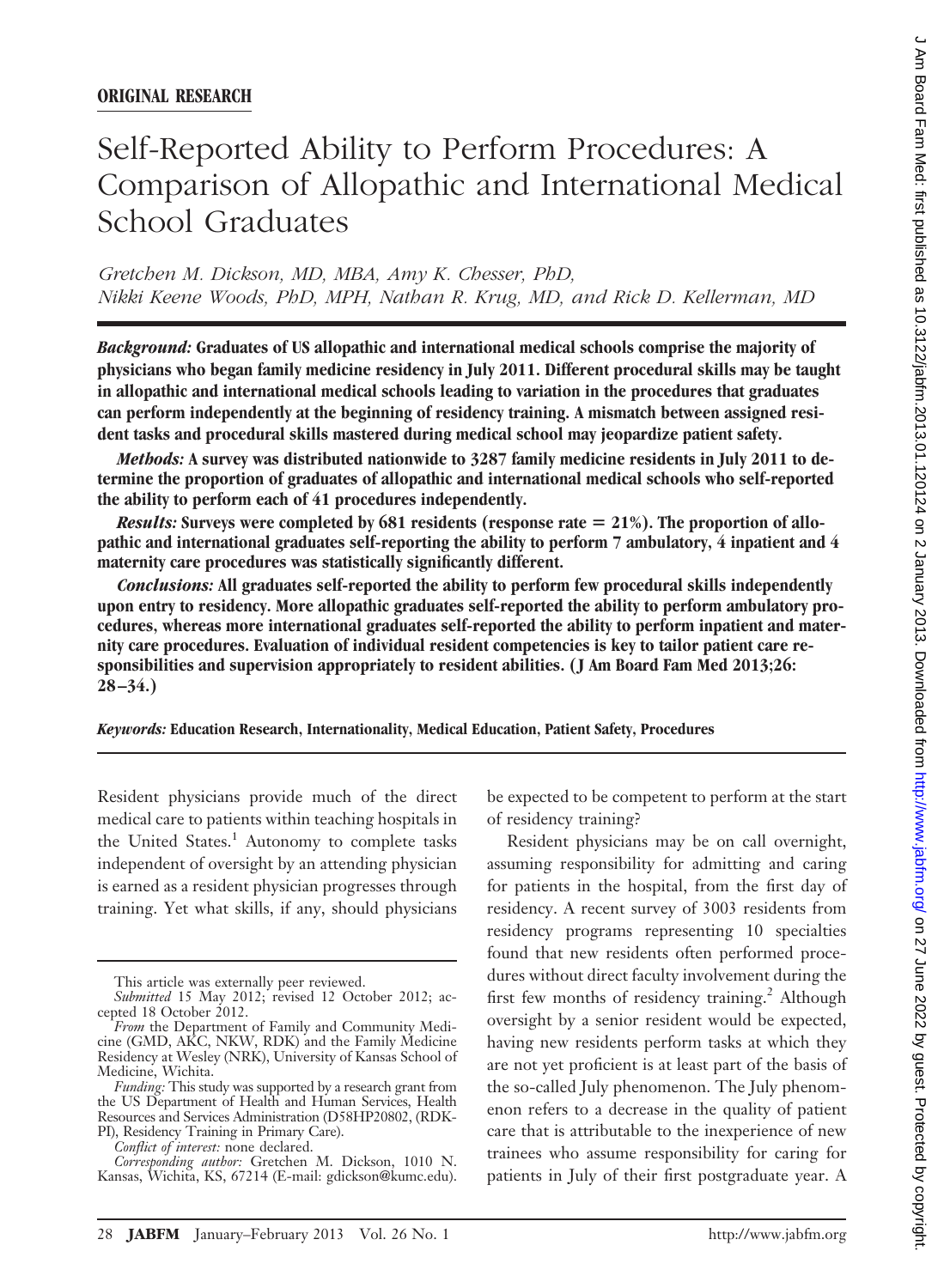2011 systematic review of all studies published from 1989 through 2010 found that mortality increases and efficiency decreases in hospitals when new residents begin clinical service.<sup>3</sup> However, the evidence is less clear regarding which tasks are most problematic for new residents, the impact of specific models of training on mitigating risk, or the degree of risk that an individual patient might face if hospitalized in July compared with another time of year.<sup>3</sup>

Prior studies suggest that a mismatch exists between competencies attained in medical school and competencies residency programs expect new residents to perform independently. $4-7$  With respect to procedural skills, the disconnect between competencies attained in medical school and those expected by residency programs may be in part due to variation among medical school experiences and competency assessment required for graduation. $8-11$ 

Such differences in experience and expectation may be apparent when comparing graduates of US allopathic medical schools with graduates of international medical schools because the training models, medical culture, and competencies expected may differ greatly. In family medicine residency programs, detecting differences in procedural competency may be important because both allopathic and international medical graduates comprise a significant proportion of resident trainees. In July 2011, 3443 medical school graduates started residency in family medicine residency programs accredited by the Accreditation Council of Graduate Medical Education (ACGME).<sup>12</sup> Of these 3443 new residents, 1582 (46%) were graduates of allopathic medical schools, whereas 1228 (36%) were graduates of international medical schools.<sup>12</sup>

Limited studies have compared the procedural skills acquired by graduates of allopathic and international medical schools. A study of allopathic and international graduates found that surgery program directors found no difference in clinical skills between the 2 groups.<sup>13</sup> However, an analysis of performance on the internal medicine in-training examination from 1988 to 2000 revealed that international medical graduates outperformed US medical graduates from 1995 through 2000.<sup>14</sup> In addition, a 2006 analysis of 6 internal medicine residency programs in Maryland revealed that international graduates in those programs were more likely to have prior experience practicing medicine,

less fatigue, and higher self-esteem than their allopathic counterparts.<sup>15</sup> Despite these studies, a knowledge gap remains. Do allopathic and international medical school graduates entering ACGMEaccredited family medicine residency programs differ in their self-reported ability to perform common procedures independently at the beginning of residency training?

A new resident may be assigned tasks and responsibilities to perform independently because assumptions are made about the competence they attained during medical school. If a mismatch exists between assigned tasks and skills mastered in medical school, patient safety may be jeopardized. Allopathic and international medical schools may offer different experiences or expect different procedural competencies for graduation. As a result, graduates of medical school may begin residency with different skill sets and may require different degrees of instruction and supervision to perform tasks expected of resident physicians. Ensuring that adequate instruction and supervision is provided to new residents is critical to ensure patient safety. This study seeks to define the proportion of allopathic and international medical school graduates who self-report the ability to perform common procedures independently and to determine whether differences exist between allopathic and international medical school graduates.

## **Methods**

This study was completed July 1 through September 30, 2011, and was approved by the University of Kansas School of Medicine–Wichita Institutional Review Board. This study is a secondary data analysis and part of a larger study.

In July 2011, each ACGME-accredited family medicine residency program listed on either the American Academy of Family Physicians website or the American Medical Association's Fellowship and Residency Electronic Interactive Database Access System with positions for postgraduate year (PGY) 1 residents was sent a packet of surveys via US mail. Each packet contained a survey for the residency program director. Data related to the program directors' responses are not included in this analysis. However, each packet also included sufficient surveys for the estimated number of PGY 1 residents (class of 2014) in the program.

Each resident survey was accompanied by a selfaddressed, stamped envelope for confidential re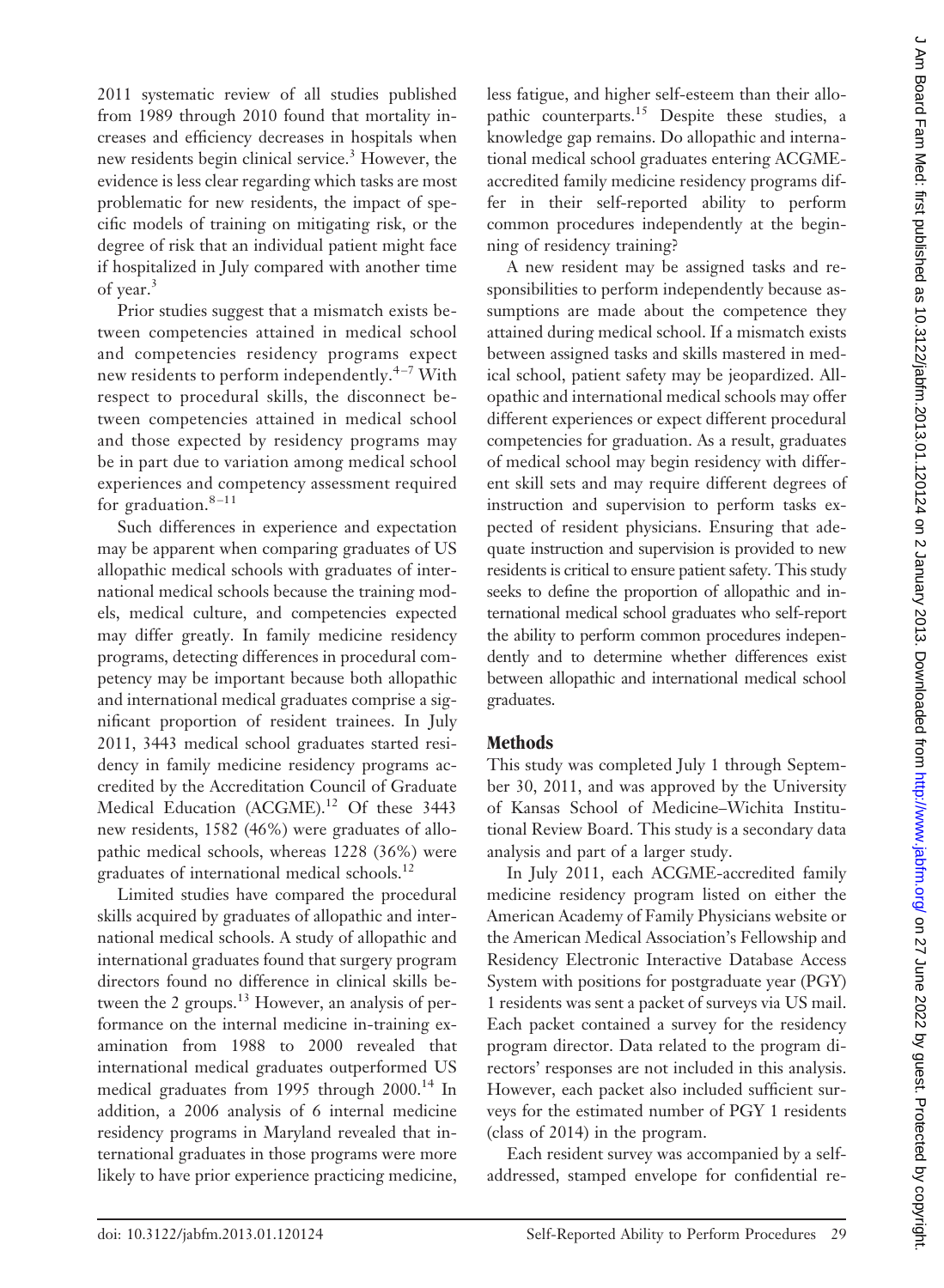turn of the survey. Returning a completed survey implied consent to participate in the study. A single mailing of 3287 resident surveys was performed.

The survey instrument asked respondents whether they were able to perform each of 41 procedures independently at the start of the internship. The survey instrument defined "perform independently" as the ability to recognize the need for a procedure; provide informed consent to the patient through a discussion of the risks, benefits, and alternatives; and perform the procedure without prompting or coaching from a faculty member or other supervisor. When responding, the residents were asked to ignore billing, liability, and institutional policies that determined who must be present when a procedure was performed. Common ambulatory, inpatient, and maternity care procedures were included after review of the requirements of the ACGME Review Committee for Family Medicine Programs and the Liaison Committee for Medical Education for medical schools.<sup>16-18</sup> Demographic characteristics about the respondents were collected, including sex, age, and name of medical school from which they graduated.

The principal outcome of interest for this study was the proportion of graduates of allopathic and international medical schools who self-reported the ability to perform each of the procedures independently. A  $\chi^2$  analysis was performed to measure the difference between the proportions of graduates of each type of medical school who self-reported ability to perform each procedure independently  $(N =$ 41). Given the large number of comparisons included in our analysis, a Bonferroni correction was performed. Comparisons were considered statistically significantly different if the *P* value was  $\leq 0.01$ .

### **Results**

Of the 3287 family medicine PGY 1 residents, 681 (21%) returned completed surveys. Of the 681 surveys returned, 336 (52%) were from graduates of US allopathic medical schools and 192 (30%) were from graduates of international medical schools. The remaining 113 respondents (18%) were graduates of US osteopathic medical schools.

Table 1 summarizes the proportion of allopathic and international medical school graduates who self-reported the ability to perform each of 41 procedures independently at the time of entry into residency. Of the 41 procedures, a statistically significant difference exists among the proportion of allopathic and international graduates self-reporting the ability to perform 15 procedures. Seven ambulatory, 4 inpatient, and 4 maternity care procedures were noted to have statistically significant differences between the proportion of allopathic and international medical school graduates who self-reported the ability to perform the procedure independently. Table 2 provides a summary of the procedures that each type of medical graduate was statistically significantly more likely to self-report the ability to perform.

#### **Discussion**

Several interesting trends emerged from comparison of the self-reported ability of allopathic and international medical school graduates to perform specific procedures. Fewer than 80% of allopathic medical school graduates reported the ability to perform 34 of the 41 procedures independently. Similarly, less than 80% of international medical school graduates reported the ability to perform 36 of the 41 procedures independently. Procedures included in the survey included both those that are fairly basic to perform, such as a throat culture, as well as those that are more advanced, such as a caesarean section or colonoscopy. Our findings suggest that medical school graduates enter residency with few procedural skills they feel able to perform independently. Of particular concern may be that less than 80% of graduates self-reported that they were able to read an echocardiograph, interpret electronic fetal monitoring, or perform endotracheal intubation independently. A resident on call may be expected to perform these tasks or may be the only physician available to do so. Our results suggest that few residents self-report the ability to perform the procedures independently at the outset of residency, creating a potential challenge to patient safety.

A closer examination of the 15 procedures that demonstrated a statistically significant difference between the proportions of allopathic and international medical graduates self-reporting competency reveals interesting trends. A statistically significantly higher proportion of allopathic graduates self-reported the ability to perform 6 common ambulatory procedures, including laceration repair, Papanicolaou smear, wet mount/potassium hydroxide studies, throat culture, fluorescein eye examination, and excisional skin biopsy. A statistically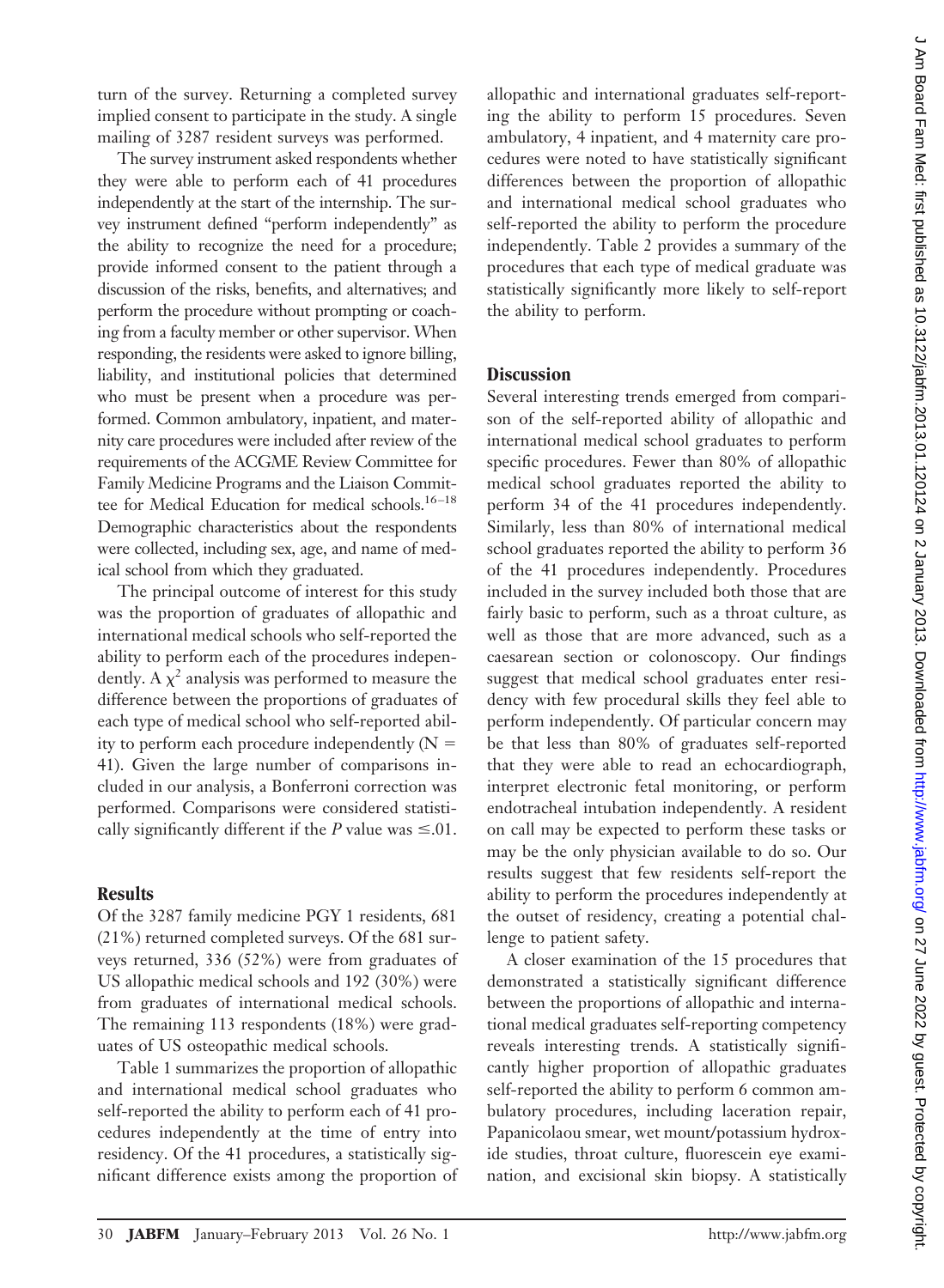## **Table 1. Proportion of Allopathic and International Medical School Graduates Who Self-Report Ability to Perform Procedures**

| Procedures                                                              | Allopathic Graduates<br>$(n = 336)$ | International<br>Graduates ( $n = 192$ ) | Statistical<br>Significance |
|-------------------------------------------------------------------------|-------------------------------------|------------------------------------------|-----------------------------|
| Ambulatory procedures                                                   |                                     |                                          |                             |
| Perform colonoscopy                                                     | 3                                   | 7                                        | <b>NSS</b>                  |
| Remove a foreign body from the eye                                      | 13                                  | 17                                       | <b>NSS</b>                  |
| Circumcise a newborn                                                    | 17                                  | 17                                       | <b>NSS</b>                  |
| Perform urine microscopy                                                | 23                                  | 26                                       | <b>NSS</b>                  |
| Interpret peripheral blood smear using microscopy                       | 24                                  | 43                                       | $X = 22.753$<br>P<.01       |
| Remove a sebaceous cyst                                                 | 25                                  | 28                                       | <b>NSS</b>                  |
| Apply a short arm cast                                                  | 26                                  | 35                                       | <b>NSS</b>                  |
| Perform a fluorescein eye examination                                   | 36                                  | 25                                       | $X = 6.618$                 |
|                                                                         |                                     |                                          | $P=.01$                     |
|                                                                         | 39                                  |                                          | <b>NSS</b>                  |
| Perform a digital block for local anesthesia                            |                                     | 35                                       | <b>NSS</b>                  |
| Interpret spirometry report                                             | 43                                  | 41                                       |                             |
| Perform an excisional skin biopsy                                       | 47                                  | 28                                       | $X = 18.180$<br>$P=.01$     |
| Incision and drainage of abscess                                        | 59                                  | 59                                       | <b>NSS</b>                  |
| Remove cerumen                                                          | 65                                  | 60                                       | <b>NSS</b>                  |
| Perform wet mount and KOH studies                                       | 70                                  | 59                                       | $X = 7.155$                 |
|                                                                         |                                     |                                          | P<.01                       |
| Obtain blood using phlebotomy                                           | 70                                  | 78                                       | <b>NSS</b>                  |
| Obtain a blood glucoses using a glucometer                              | 85                                  | 88                                       | <b>NSS</b>                  |
| Perform a urine dipstick                                                | 88                                  | 86                                       | <b>NSS</b>                  |
| Repair a simple laceration                                              | 89                                  | 73                                       | $X = 22.869$                |
|                                                                         |                                     |                                          | P<.01                       |
| Perform a pap smear                                                     | 91                                  | 81                                       | $X = 11.154$                |
|                                                                         |                                     |                                          | P<.01                       |
| Perform a throat culture                                                | 93                                  | 86                                       | $X = 6.613$                 |
|                                                                         |                                     |                                          | $P = .01$                   |
| Inpatient procedures                                                    |                                     |                                          |                             |
| Place a central line                                                    | 10                                  | 19                                       | $X = 7.423$<br>$P=.01$      |
| Place anterior packing for epistaxis                                    | 26                                  | 46                                       | $X = 20.951$                |
|                                                                         |                                     |                                          | P<.01                       |
| Perform endotracheal intubation                                         | 35                                  | 36                                       | <b>NSS</b>                  |
| Perform an arterial blood gas                                           | 38                                  | 52                                       | $X = 8.681$                 |
|                                                                         |                                     |                                          | P<.01                       |
|                                                                         | 58                                  | 75                                       | $X = 15.805$                |
| Place a nasogastric tube                                                |                                     |                                          | P<.01                       |
| Start an IV line                                                        | 67                                  | 73                                       | <b>NSS</b>                  |
| Read an EKG                                                             |                                     | 79                                       | <b>NSS</b>                  |
|                                                                         | 73                                  |                                          |                             |
| Catheterize a bladder                                                   | 83                                  | 79                                       | <b>NSS</b>                  |
| Perform a complete history for and physical examination<br>of a patient | 100                                 | 98                                       | <b>NSS</b>                  |
| Maternity care procedures                                               |                                     |                                          |                             |
| Perform a caesarean section                                             | 3                                   | 8                                        | <b>NSS</b>                  |
| Perform a vacuum-assisted vaginal delivery                              | 5                                   | 7                                        | <b>NSS</b>                  |
| Place an intrauterine pressure catheter                                 | 9                                   | 10                                       | <b>NSS</b>                  |
| Place a fetal scalp electrode                                           | 10                                  | 8                                        | <b>NSS</b>                  |

J Am Board Fam Med: first published as 10.3122/jabfm.2013.01.120124 on 2 January 2013. Downloaded from http://www.jabfm.org/ on 27 June 2022 by guest. Protected by copyright. d Am Board Fam Med: first published as 10.312210.01.1201.1201.120124 on 2 January Am Med: frotected from Media Board Board By Fam Media Board Fam Media Board By Fam Media Board By Sopyright. Protected by copyright.

*Continued*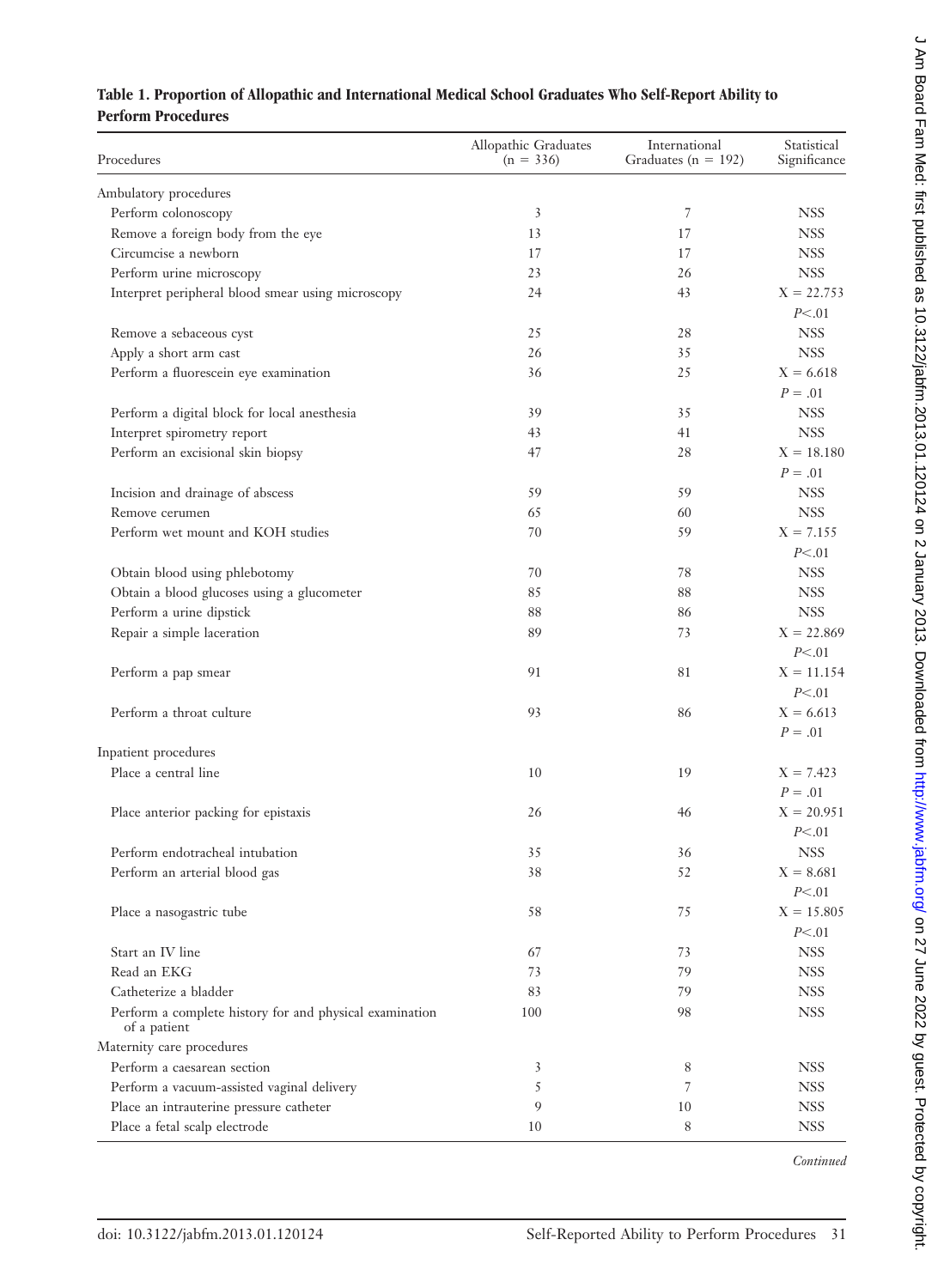#### **Table 1. Continued**

| Procedures                                   | Allopathic Graduates<br>$(n = 336)$ | International<br>Graduates ( $n = 192$ ) | Statistical<br>Significance |
|----------------------------------------------|-------------------------------------|------------------------------------------|-----------------------------|
| Repair a second degree perineal laceration   | 10                                  | 20                                       | $X = 12.583$<br>P<.01       |
| Perform amniotomy                            | 12                                  | 13                                       | <b>NSS</b>                  |
| Assess fetal station on cervical examination | 25                                  | 39                                       | $X = 10.450$<br>P<.01       |
| Assess cervical effacement                   | 32                                  | 43                                       | $X = 6.382$<br>$P = .01$    |
| Determine fetal position by Leopold maneuver | 35                                  | 48                                       | $X = 8.273$<br>P<.01        |
| Assess cervical dilation                     | 40                                  | 47                                       | <b>NSS</b>                  |
| Perform a spontaneous vaginal delivery       | 52                                  | 49                                       | <b>NSS</b>                  |
| Interpret electronic fetal monitoring        | 67                                  | 62                                       | <b>NSS</b>                  |

Values provided as percentages.

KOH, potassium hydroxide; IV, intravenous; EKG, electrocardiograph; NSS, not statistically significant.

significantly higher proportion of international graduates self-reported the ability to perform 4 inpatient procedures (place a nasogastric tube, place a central line, perform an arterial blood gas measurement, and place anterior packing for epistaxis) and 4 maternity care procedures (repair a second-degree perineal laceration, assess fetal station during a cervical examination, determine fetal position using a Leopold maneuver, and assess cervical effacement). The influence of hospitalists and laborists, differences in emphasis in curriculum, or differences in the amounts of time students spend in ambulatory or inpatient environments may explain these differences. In addition, with work hour

restrictions, allopathic medical students may be less likely to be actively involved in procedures because residents may have fewer experiences and be less willing to teach rather than actively perform a task. Furthermore, differences in prior practice experience may also account for the differences in selfreported ability to perform procedures independently. Future studies are needed to clarify the differences in educational experiences that result in these trends.

It is important to note several limitations to our study. Results reflect aggregate, self-reported data, which may be significantly different from any individual experience from any specific school. We

| Statistically Significantly More Allopathic Than International<br>Graduates Self-Report Competence to Perform | Statistically Significantly More International Than Allopathic<br>Graduates Self-Report Competence to Perform |
|---------------------------------------------------------------------------------------------------------------|---------------------------------------------------------------------------------------------------------------|
| Ambulatory procedures                                                                                         | Ambulatory procedures                                                                                         |
| Perform a fluorescein eye exam                                                                                | Interpret peripheral blood smear using microscopy                                                             |
| Perform an excisional skin biopsy                                                                             | Inpatient procedures                                                                                          |
| Perform wet mount/KOH study                                                                                   | Place a central line                                                                                          |
| Repair a simple laceration                                                                                    | Place anterior packing for epistaxis                                                                          |
| Perform a pap smear                                                                                           | Perform an arterial blood gas                                                                                 |
| Perform a throat culture                                                                                      | Place a nasogastric tube                                                                                      |
|                                                                                                               | Maternity care procedures                                                                                     |
|                                                                                                               | Repair a second degree perineal laceration                                                                    |
|                                                                                                               | Assess fetal station on cervical examination                                                                  |
|                                                                                                               | Assess cervical effacement                                                                                    |
|                                                                                                               | Determine fetal position by Leopold maneuver                                                                  |

**Table 2. Comparison of Allopathic and International Medical School Graduate Self-Reported Competence**

KOH, potassium hydroxide.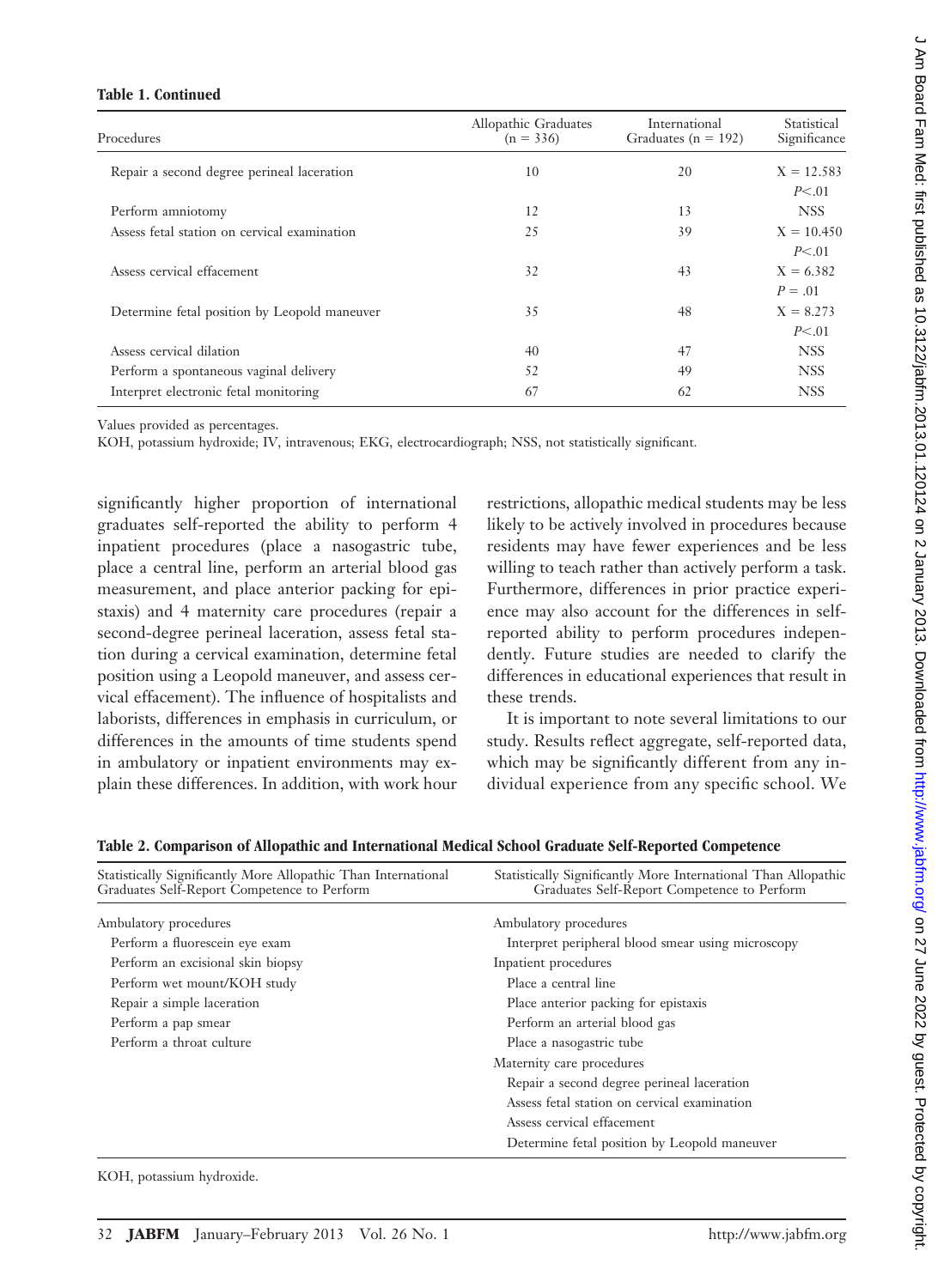considered international medical school graduates as a single group and did not stratify by location of school or whether a graduate was US or foreign born. The lack of stratification may be problematic because some international medical graduates undergo clinical training in the United States in settings similar to those in which US allopathic medical graduates train. The self-report of residents may over- or underestimate true competence to perform any given procedure. Our findings were not confirmed by an analysis of objective measures of competence or a report of the specific number of procedures performed by each individual. Our sample included all individuals who started residency in family medicine in July 2011, including those who may have had previous training in another specialty or prior practice experience. Likewise, we did not survey residents in any other specialty who may, as medical students, have elected to take difference courses or had difference experiences that led to different self-reported abilities at the outset of residency training.

In addition, the initial mailing underestimated the number of PGY-1 residents starting family medicine residency by 171 when compared with the final analysis of the 2011 National Resident Matching Program.12 Residents who were excluded unintentionally may have opinions that differ from those reflected in our results. Our response rate was 21%. The residents who chose not to respond to the initial and only request to participate may differ in their self-reported abilities when compared with those who did respond.

Our results suggest that there are many common procedures that medical school graduates do not report that they are able to perform independently when beginning residency, such as performing an assessment of cervical dilation, effacement, or fetal station on a pregnant patient or urine microscopy. In addition, the types of procedures that allopathic and international medical school graduates are likely to become competent to perform during medical school may differ: allopathic students perform more ambulatory procedures, whereas international students perform more inpatient and maternity care procedures. These findings highlight the need for assessment and educational interventions at both the medical school and residency levels. Medical schools should specify the procedural skills for which students are expected to be

competent to perform at the time of graduation. Furthermore, residency program directors should individually assess each resident's competence at the outset and during residency before allowing independent performance of procedures. Such assessments might use high and low fidelity simulators, standardized patients, video observation, or other formal standardized testing procedures to determine competence.

Moreover, such assessments ought to be used to tailor education, supervision, and responsibilities of residents to ensure that patient safety is protected. A lack of familiarity with possible risks as well as the pressure to impress colleagues and faculty, especially early in residency, may lead new residents to be reluctant to ask for help when performing a procedure that they are expected to already be able to complete independently. Without direct supervision by a physician who has been documented to be competent to perform the procedure, patient safety may be at risk.

## **References**

- 1. Volpp KG, Grande D. Residents' suggestions for reducing errors in teaching hospitals. N Engl J Med 2003;348:851–5.
- 2. Raymond MR, Mee J, King A, Haist SA, Winward ML. What new residents do during their initial months of training. Acad Med 2011;86(10 Suppl):  $S59 - 62.$
- 3. Young JQ, Ranji SR, Wachter RM, Lee CM, Niehaus B, Auerbach AD. "July effect": impact of the academic year-end changeover on patient outcomes: a systematic review. Ann Intern Med 2011; 155:309 –15.
- 4. Fitch MT, Kearns S, Manthey DE. Faculty physicians and new physicians disagree about which procedures are essential to learn in medical school. Med Teach 2009;31:342–7.
- 5. Langdale LA, Schaad D, Wipf J, Marshall S, Vontver L, Scott CS. Preparing graduates for the first year of residency: are medical schools meeting the need? Acad Med 2003;78:39 – 44.
- 6. Lypson ML, Frohna JG, Gruppen LD. Assessing residents' competencies at baseline: identifying the gaps. Acad Med 2004;79:564 –70.
- 7. Lyss-Lerman P, Teherani A, Aagaard E, Loeser H, Cooke M, Harper GM. What training is needed in the fourth year of medical school? Views of residency program directors. Acad Med 2009;84:823–9.
- 8. Medical School Objectives Program Writing Group. Learning objectives for medical school education– guidelines for medical schools: report 1 of the Med-